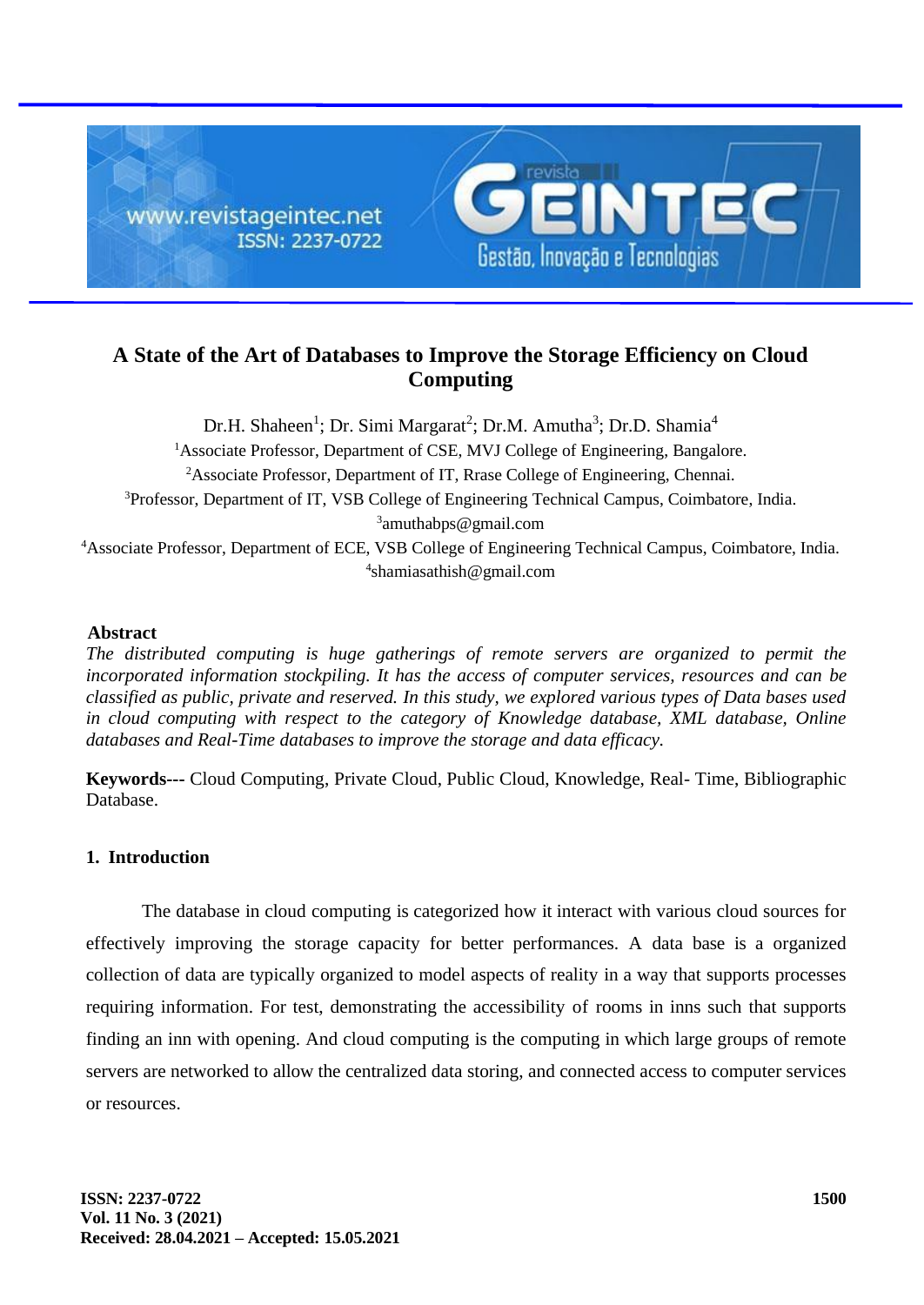## **2. Related Work**

A Cloud database management system (CDBMS) is a distributed database that delivers computing as a service instead of a product. It is the sharing of assets, programming, and data between different gadgets over a system which is for the most part the web.

Such techniques are fundamental to increase data availability replication to synchronization have shown useful in the broad context of P2P systems and also super-peer collaborative systems Here they are using mobile data base [2]. Here the real time performs can be down that infrastructure only and Cloud-Mobile Computing Based Real-Time. In this paper we introduce a private cloud with SaaS service to realize a real-time video/voice over IP (VVoIP).



Figure 1 - Cloud Computer Metaphor: for User, Network Element

In fig1 cloud computer of metaphor user in network element is interacted with a applications, Infrastructure, and platform with different devices will be used. The privacy preserving system store data base of storage architecture local administrator to cloud administrator for this to learn about the outsourced database content and also more over the machine readable rights expressions are used in order to limit user of the database to a need-to-know basis Here they use cloud data base [5].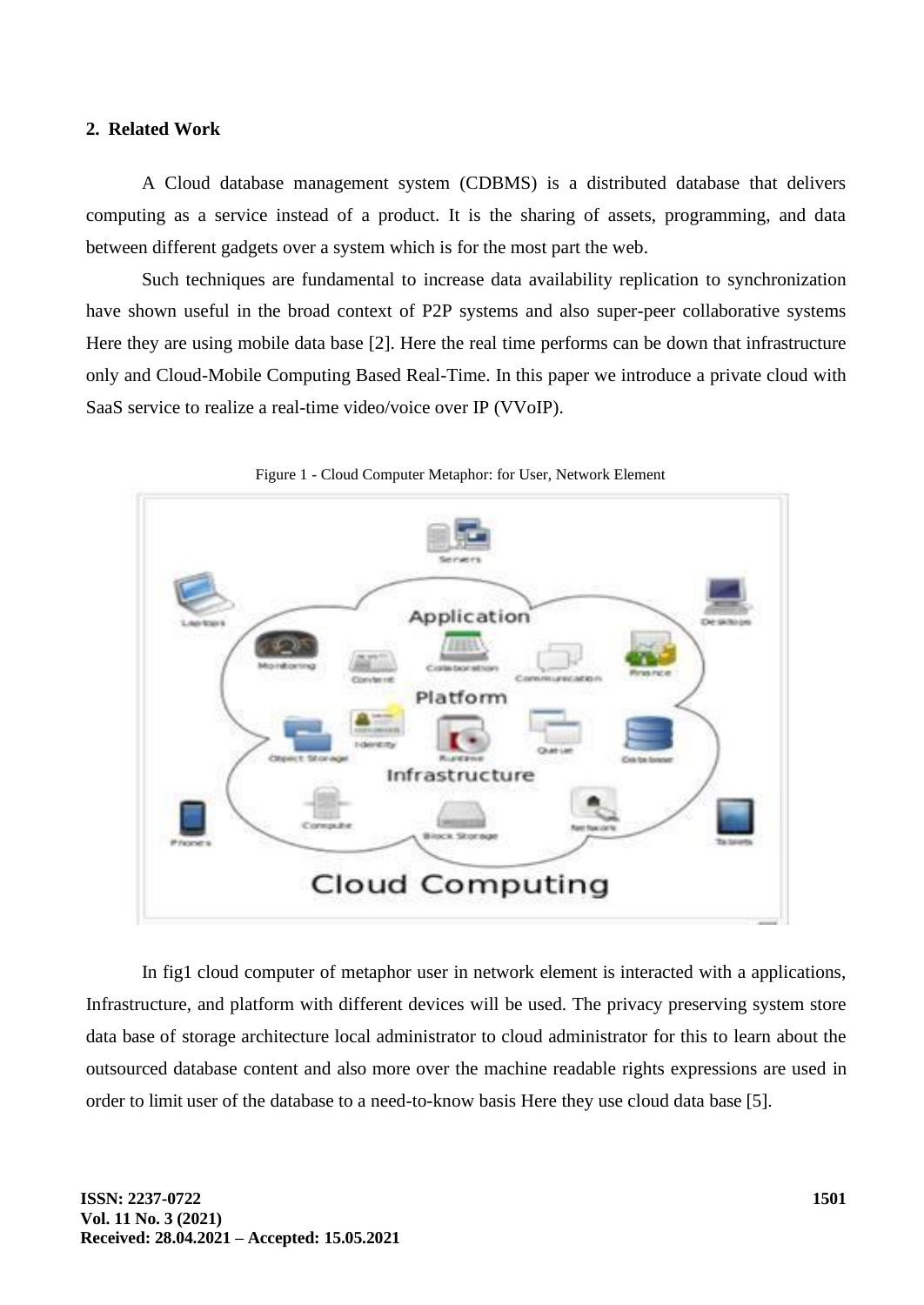#### **Cloud Storage for Real-Time Databases**

Real-time Cloud Storage is a fast and fully managed backend-as-a-service (BaaS) that removes the administrative burden of operating distributed databases while providing seamless scalability. Designed for internet scale applications, Cloud Storage is particularly suited for online collaborative applications due to its powerful real-time notification features. Continuous Cloud Storage is the capacity of giving ongoing warnings when information changes inside the capacity. This implies that is unimaginably simple to create applications that sync information between a few clients. Your application essentially characterizes which occasions are of intrigue (for example table additions, thing refreshes, thingerases).



This differs from traditional databases containing determined data, mostly unaffected by time. For sample, a stock market changes very rapidly and is active. The graphs of the dissimilar marketplaces appear to be very unstable and yet a database has to keep track of current values for all of the markets of [the NewYork Stock Exchange.](http://en.wikipedia.org/wiki/New_York_Stock_Exchange)

#### **Cloud Storage for Knowledge Databases**

To practice the knowledge in the cloud rule engine and service oriented design were convoluted. It offers a framework for the user to store the knowledge, facts and actions. Here we use Knowledge database[7].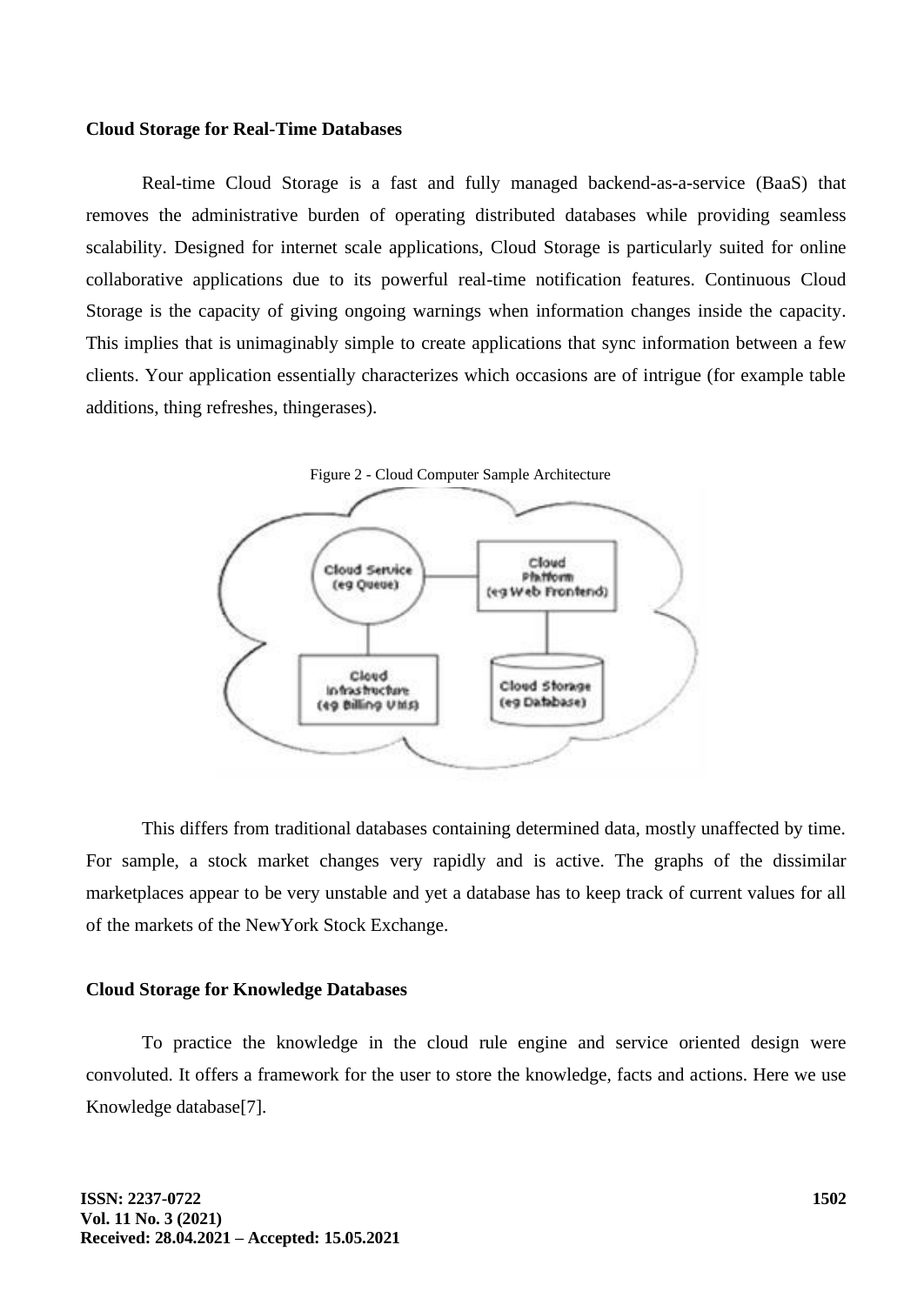- Flat information. Information was typically spoken to in an unthinkable arrangement with strings or number in each field.
- Different clients. A customary database must help more than one client or framework signed into similar information simultaneously.
- Transactions. A fundamental necessity for a database was to keep up trustworthiness and consistency among information that is gotten to by simultaneous clients. These are the alleged ACID properties.

### **Cloud Storage for XML Databases**

Here utilizing with the assistance of PC and web to get data dependent on distributed computing just we are share the assets just and furthermore utilizing Xml information base. And It is still in its outset concerning its Software as a Service (SaaS), Web Services, Utility Computing and Platform as Service (PaaS) Here we use Xml database[8]. A XML database is an information diligence programming framework that permits information to be put away in XML design. These information would then be able to be questioned, traded and serialized into the ideal configuration.

XML databases are typically connected with record arranged databases.

- XML-empowered: these may either outline to conventional database structures, (for example, a social database<sup>[2]</sup>), tolerating XML as info and rendering XML as yield, or all the more as of late help local XML types inside the customary database. This term suggests that the database forms the XML itself (rather than depending on middleware).
- Native XML (NXD): the inner model of such databases relies upon XML and utilizations XML records as the essential unit of capacity, which are, be that as it may, not really put away as content documents.

## **Cloud Storage for On-Line Databases**

In superior database process databases have seen exponential development previously, and such development is relied upon to quicken later on to builds the capacity limit contrasting with old to execute like new thing Here we utilize the online database[9].

• For the framework or programming intended to Currently, there are a few database items planned explicitly as facilitated databases conveyed as programming as an assistance items.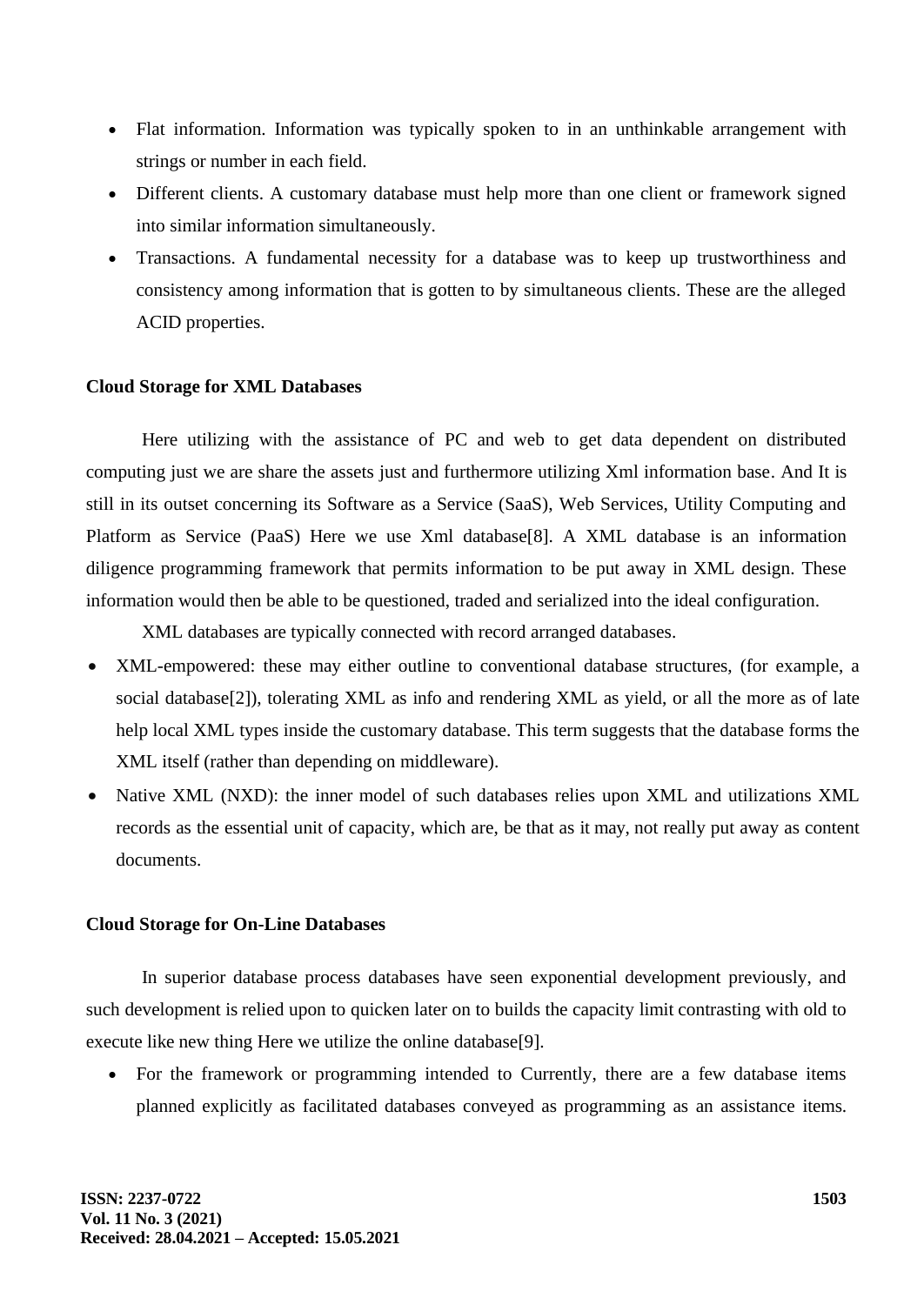These contrast from run of the mill customary databases, for example, Oracle, Microsoft SQL Server, Sybase, and so forth. A portion of the distinctions are:

- These online databases are conveyed principally by means of an internet browser.
- Multiple clients. A customary database must help more than one client or framework signed into similar information simultaneously.
- Transactions. A fundamental prerequisite for a database was to keep up trustworthiness and consistency among information that is gotten to by simultaneous clients. These are the alleged ACID properties.
- They are regularly bought by a month to month membership.
- They insert normal coordinated effort highlights, for example, sharing, email warnings, and so forth.

### **Cloud Storage for Bibliographic Database**

In distributed computing exploration and choice framework they are utilizing the out positioning technique in light of the fact that to show signs of improvement refine the outcomes and furthermore fundamental commitment is imagining an Agent that utilizes both the Skyline. Here we utilize Bibliographic databases[10].

The database of bibliographic records, a sorted out computerized assortment of references to distributed writing, including diary and paper articles, gathering procedures, reports, government and legitimate productions, licenses, books, and so forth. As opposed to library list passages, an enormous extent of the bibliographic records in bibliographic databases portray articles, gathering papers, and so forth., as opposed to finish monographs, and they for the most part contain extremely rich subject portrayals as catchphrases, subject grouping terms, or modified works.

A bibliographic database might be general in extension or spread a particular scholastic order. Countless bibliographic databases are as yet restrictive, accessible by authorizing understanding from merchants, or legitimately from the ordering and abstracting administrations that make them. Numerous bibliographic databases develop crawler frameworks, for example, Chemical Abstracts into advanced libraries, giving the full- content of the ordered substance. Others join with nonbibliographic insightful databases to make increasingly finish disciplinary web.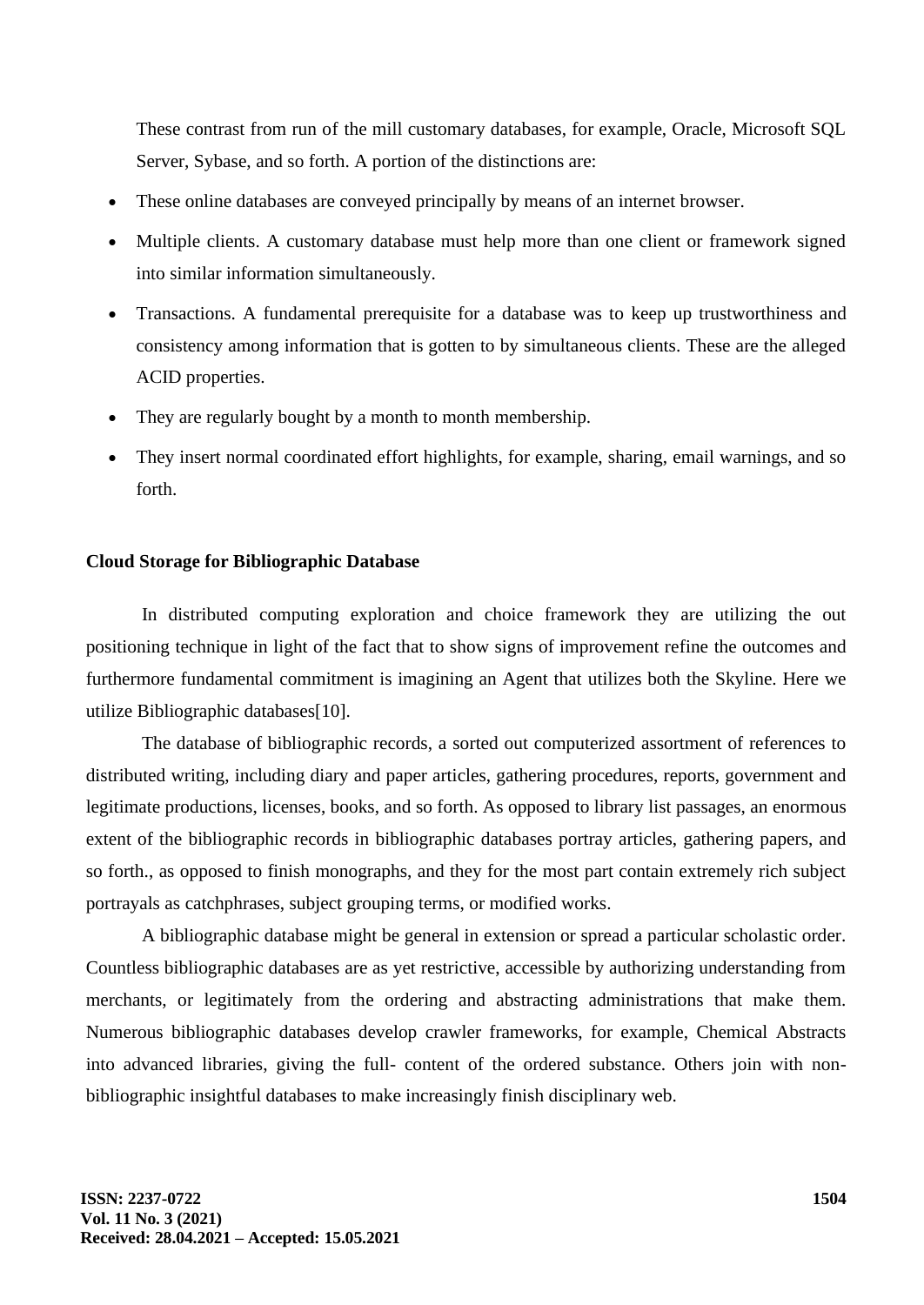#### **Cloud Storage for Versatile Database**

Here Designing and creating we utilize the three levels front-end, center product, and a backend that is based on Amazon Web Services front end is Mobil devise and center product is extensible markup language and back end cloud stage offers types of assistance Here we use the Relational Database[11].

A versatile database is either a stationary database that can be associated with by a portable registering gadget (e.g., cell phones and PDAs) over a versatile system, or a database which is really put away by the cell phone. This could be a rundown of contacts, value data, separation voyaged, or some other information.[1]

Right now, client would expect access to refresh data from documents in the home registries on a server or client records from a database. This kind of access and remaining task at hand created by such clients is not quite the same as the customary outstanding burdens found in customer server frameworks.

#### **Cloud Storage for Crash Database**

The Design of an Adaptive Peer-to-Peer Network it diminish how it implies the haze of servers bolster slim customers with different kinds of administration like Web pages and databases. On dependent on distributed computing shared is currently getting exceptionally famous. Here we use impact database [12].

Impact incited ingestion and discharge alludes to otherworldly highlights created by inelastic crashes of atoms in a gas. Such inelastic crashes (alongside the assimilation or emanation of photons) may incite quantum advances in the particles, or the atoms may frame transient supra sub-atomic edifices with phantom highlights not quite the same as the hidden particles. Crash initiated ingestion and emanation is especially significant in thick gases, for example, hydrogen and helium mists in found in galactic frameworks.

#### **Distributed Storage for Time- arrangement Information Base**

Right now benefits they are having the immense capital interest in their own IT foundation and furthermore told that open condition where clients can convey IT administration.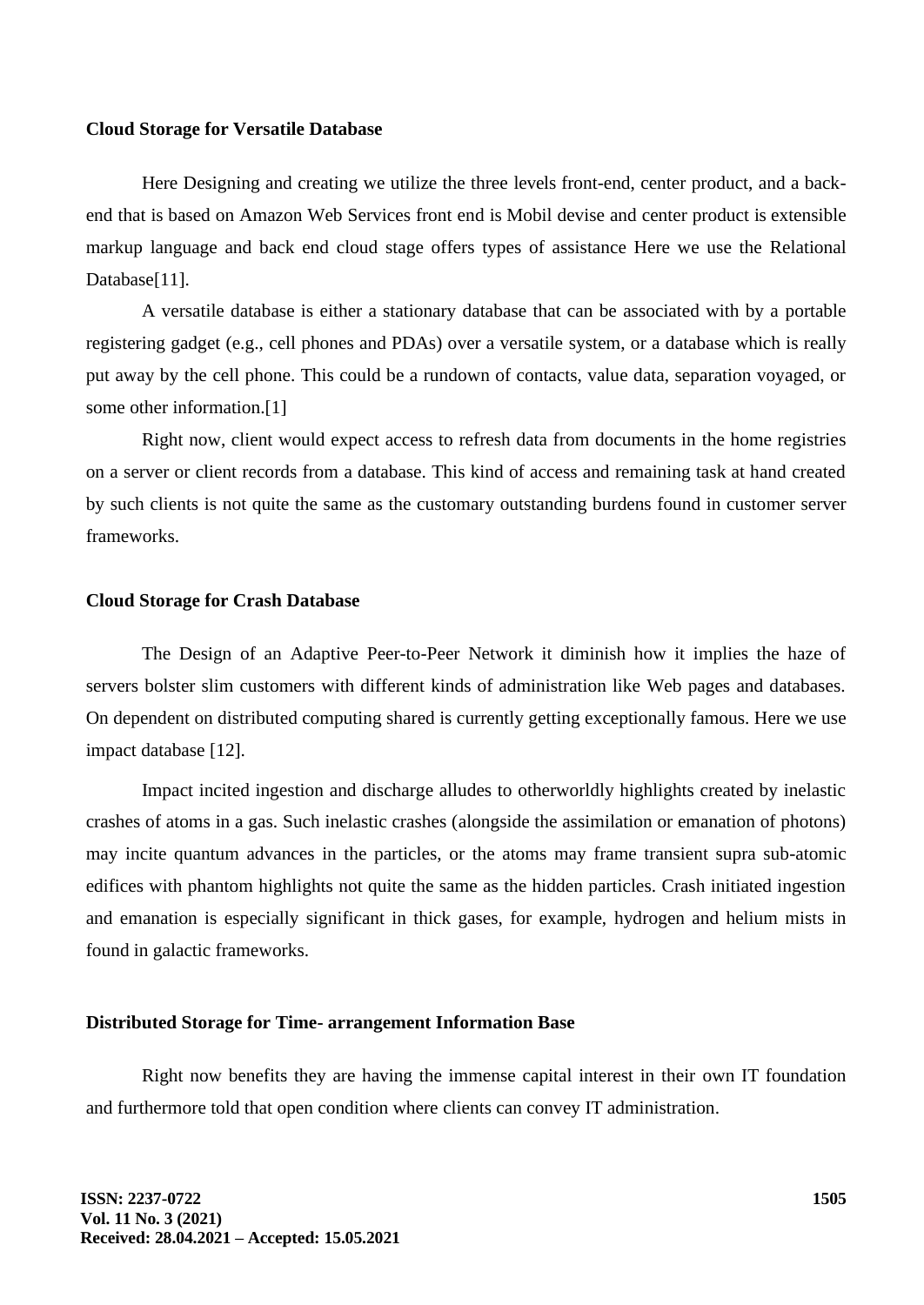



Suppliers may record administration data in fig3 Cloud-versatile Computer through wired or remote assistance process from a client and afterward by and large derive the client's private data Here we use Time- arrangement information base.

A period arrangement database (TSDB) is a product framework that is upgraded for taking care of time arrangement information, varieties of numbers recorded by time (a date time or a date time extend). In certain fields these time arrangement are called profiles, bends, or follows. A period arrangement of stock costs may be known as a value bend. A period arrangement of vitality utilization may be known as a heap profile. A log of temperature esteems after some time may be known as a temperature follow.

The execution of a database that can accurately, dependably, and proficiently actualize these activities must be specific for time-arrangement information.

#### **Distributed storage for Spatial Database**

The area based administrations and the copious use of advanced mobile phones and GPSempowered gadgets. This is important to go that redistributing information has become quickly in the course of recent years distributed storage and cloud figuring administrations has given an adaptable and practical stage for facilitating information from organizations and people Here we utilize Spatial database [13].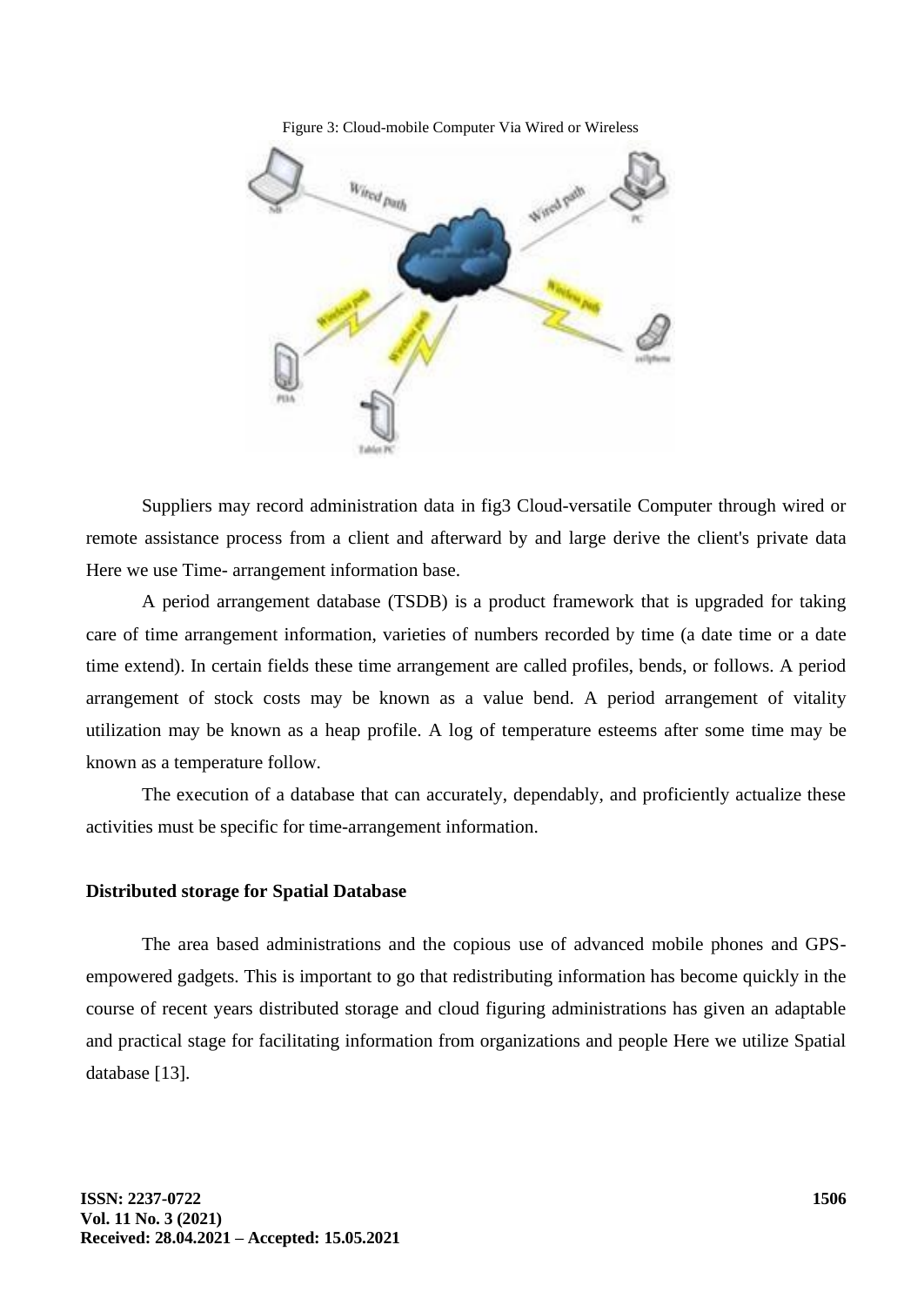A spatial database, or geodatabase is a database that is streamlined to store and question information that speaks to objects characterized in a geometric space. Most spatial databases permit speaking to basic geometric articles, for example, focuses, lines and polygons.

#### **Distributed Storage for Diagram Database**

XGDBench is a diagram database fig 4 Architecture of XGDB has been intended to work in a present cloud condition. Cloud administration benchmark to the area of database seat mark. This seat is fixated on MAG model for reasonable exhibiting of trademark charts. Here we use diagram database [14].



Figure 4 - Architecture of XGDB

Chart databases have developed into progressively well known for a fluctuation of customs going from demonstrating to following programming designing oppressions in fig5 Virtual pecking order as a diagram. These degrees use charts since it communicates the cumbersome in diagram traversal. Counting relocation this is utilized in half and half cloud. It will give an emotional increase in show. These databases illuminate the troublesome in cloud the board. The diagram language database is exceptionally predominant. Here we use chart database[15].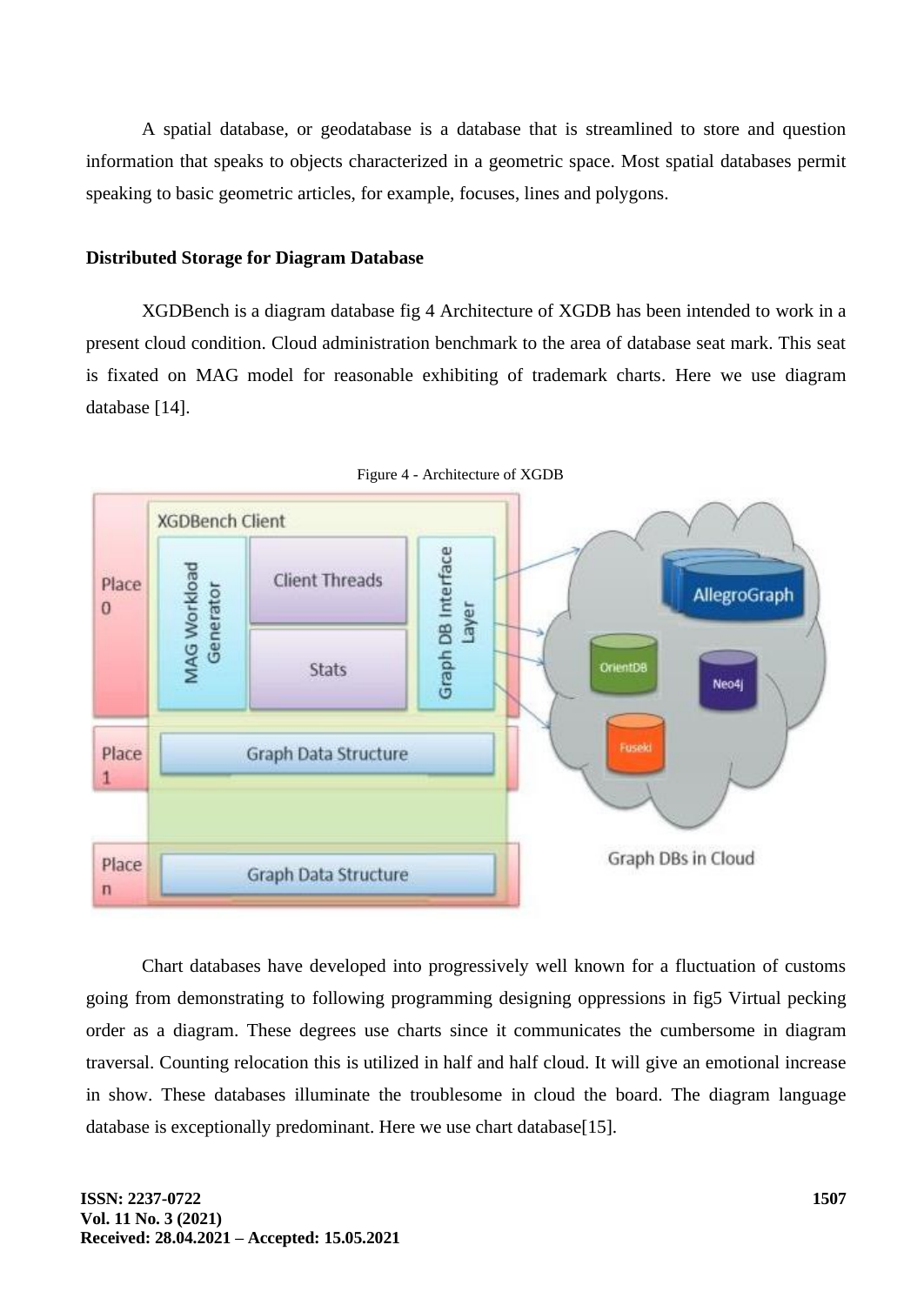



Cloud database are liable for store information in high accessible structure in cloud condition in fig5. The relocation to one condition to another is troublesome all things considered cloud database users to store and recover information. This gives an official method to floating information among DBase as a section family database to Neo4j as diagram database here we use chart database[16].

### **3. Observations**

- 1. Here we observe that the privacy preserving system store data base of storage architecture local administrator to cloud administrator
- 2. In this real time database we observe that intensive computer capabilities.
- 3. A private cloud with SaaS service to a real-time video, voice overIP.
- 4. To storing data in cloud computing is to get a better refine the result.
- 5. P2P system is a super-peer collaborative system.
- 6. In mobile device we use the three layers front end, middleware, backend for Designing and developing.
- 7. The online database process is high performance have seen in exponential growth is past.
- 8. Using the web pages of database we reduce servers support in thin client of peer to peer.

# **4. Conclusion**

Finally we conclude the survey of database in cloud computing to improve the storage and data effectively. And here we use Various types of Data base in cloud computing like Bibliographic